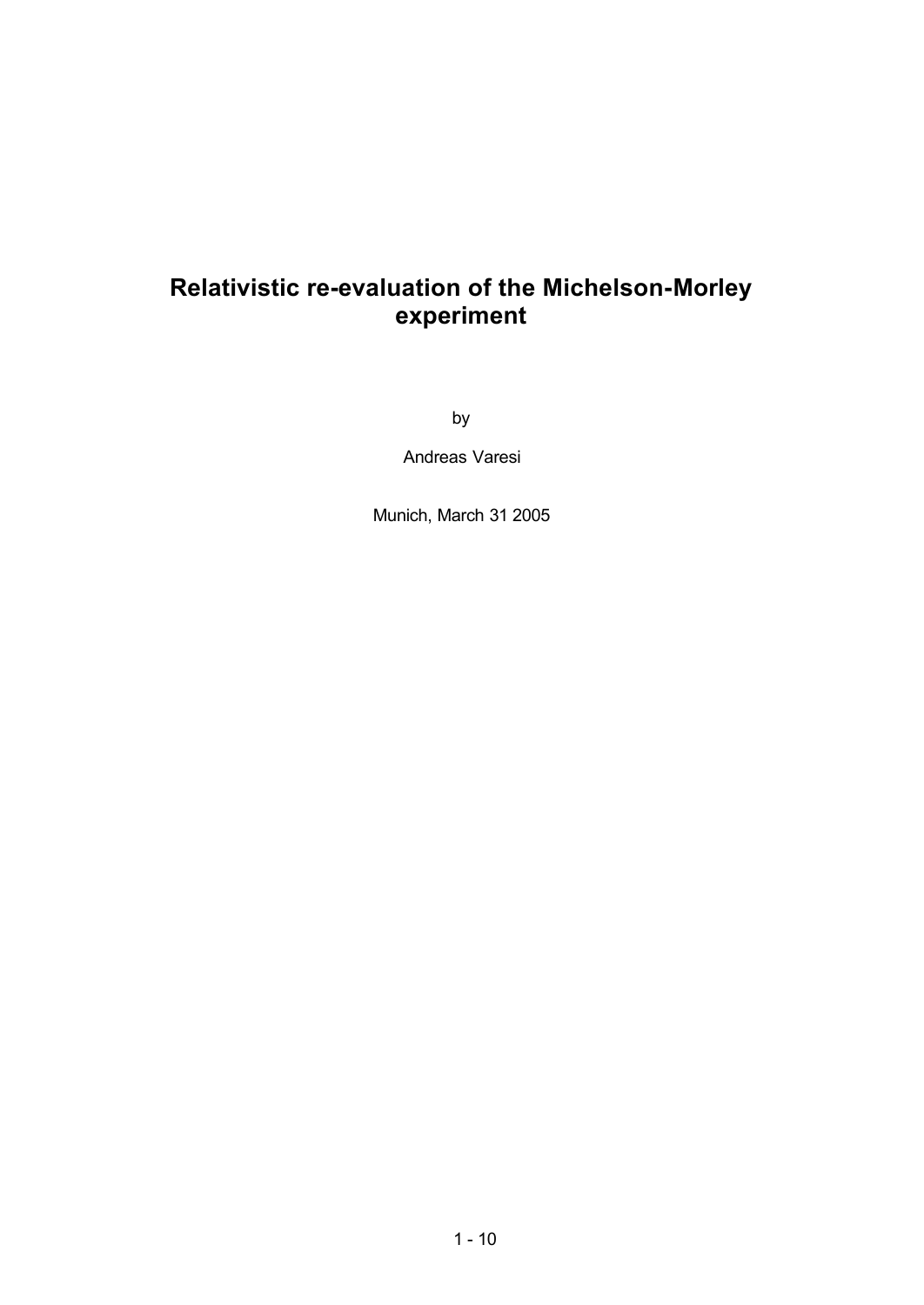### **Abstract**

The aim of the Michelson-Morley experiment was to assess the speed of earth moving through ether. A change in the interference patterns should have proven a reduction of the speed of light in the direction of earth's motion. The experiment failed. The idea of ether as a light medium was dropped and replaced by Einstein's special theory of relativity (STR).

On the occasion of the centennial of Einstein's *annus mirabilis* a project has been started where a virtual reality is programmed entirely on the basis of the mathematical laws of STR. To this end, a transformation matrix had to be created first, enabling to convert all various states of differently moving inertial systems into one another. It was likewise planned to reproduce the Michelson-Morley experiment within this virtual reality, and the result was utterly astonishing: When calculating the signal propagation time and the number of wave maxima - which are in fact responsible for interferences - it turned out that the speed of earth was canceled out and did not affect any changes in the interference patterns.

In other words, the Michelson-Morley experiment is no longer suitable to prove or disprove the existence of ether. However, this does not mean that STR is loosing its validity – quite the contrary! For this effect only arises if both, time dilatation and length contraction as per Einstein are considered in the calculation.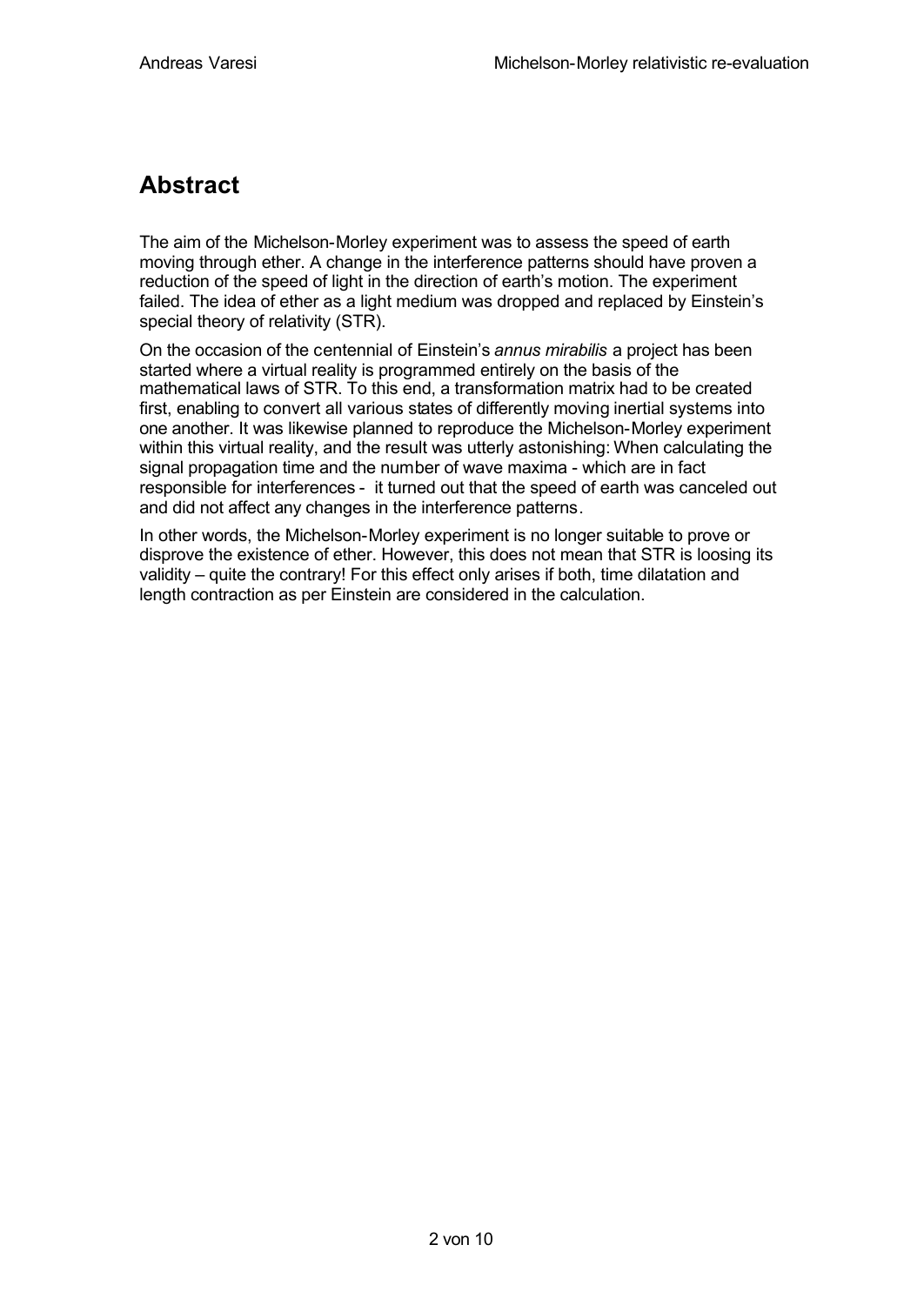# **Table of contents**

| Relativistic calculation of the Michelson-Morley experiment 5             |  |
|---------------------------------------------------------------------------|--|
|                                                                           |  |
|                                                                           |  |
|                                                                           |  |
|                                                                           |  |
| Perspective H: Transformation at right angle to the direction of motion 8 |  |
|                                                                           |  |
|                                                                           |  |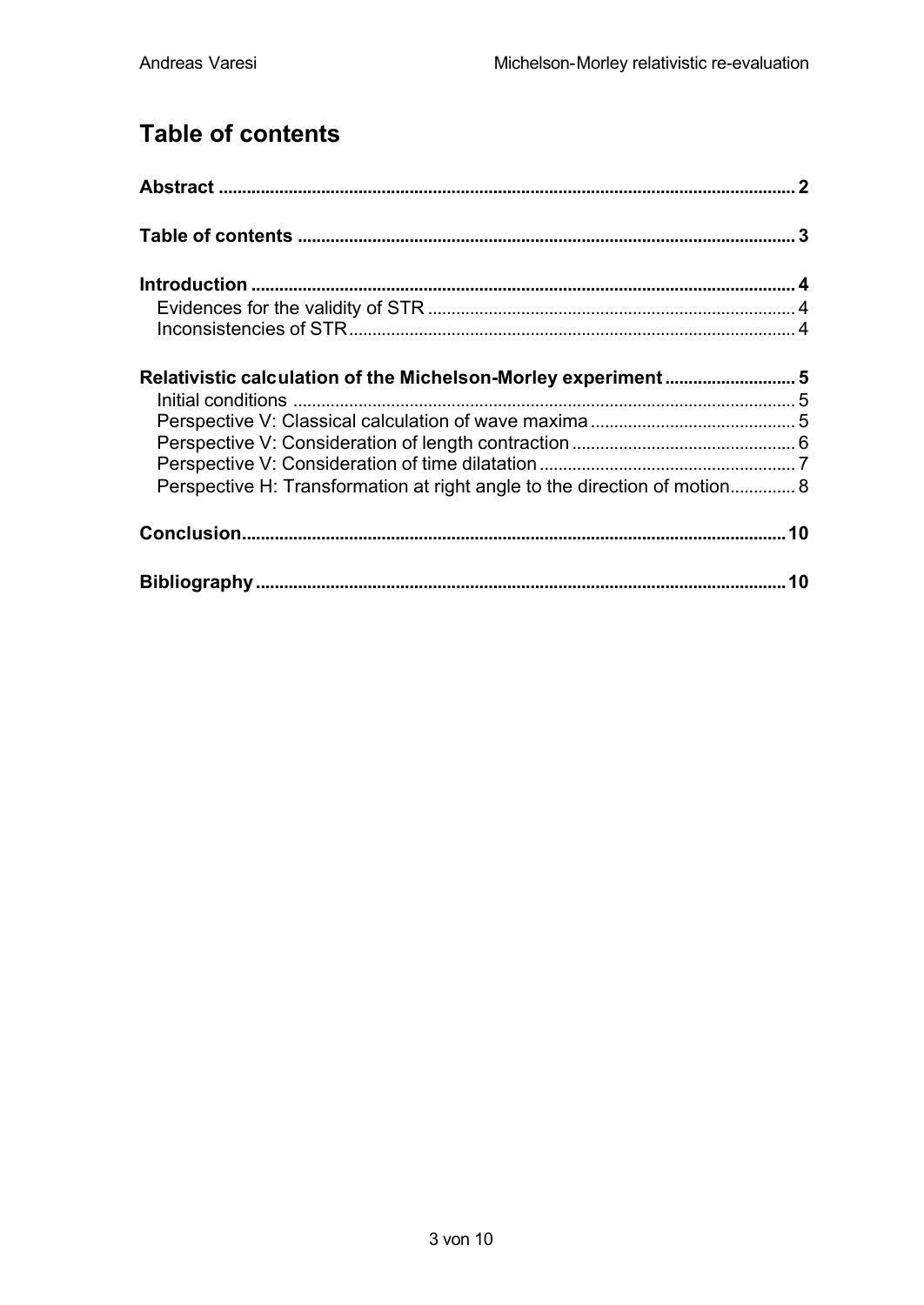### **Introduction**

Up to the year 1887 it was a considered opinion of the scientific community that light waves propagate through a medium just like any other type of wave. The medium was assumed to be a mass-less stationary framework pervading the whole universe and was called ether. In 1887, Albert Abraham Michelson and Edward Morley tried to prove the existence of ether and wanted to measure the relative speed of earth moving through ether. They expected that in the direction of earth's motion the speed of light would be reduced by the speed of earth whereas in the counter-direction it would be increased by just that value. To prove this, they set up an experiment consisting of a stone block floating in a mercury bath, where a monochromatic light beam was split in two beams reflected by mirrors mounted at right angles. Minimum speed variations of any beam should lead to a change in the interference patterns on an observation screen. Rotating the whole experimental arrangement should lead to the expected speed variations. But against the prevailing theory, nothing happened. [1]

It took until 1905 to provide a consistent, working model, and it was Albert Einstein who in his special theory of relativity (STR) postulated that all linear moving systems were equivalent. In Einstein's view, all physical constants were independent of the velocity of the observed system, even the speed of light. With this, ether as a stationary framework became redundant.

### **Evidences for the validity of STR**

Ever since 1905 the Michelson-Morley experiment has been repeated and refined at regular intervals. Since October 2002 this experiment has been conducted with unprecedented accuracy by a work group at Humboldt University Berlin. The team around Achim Peters measures the propagation time of a light beam that is reflected about 100,000 times in an optical resonator. Despite highest precision, the scientists were not able to detect any deviation from STR. [2]

What is more, already in 1963 time dilatation was indirectly proven by the scientists Frisch and Smith in the scope of a muon-counting experiment. Muons are originated at 15 km altitude in the upper atmosphere and move at nearly the speed of light (0.9994c). As their half-life is only 1.5µs, half of them should decay already after 450m. However, this is clearly contradictory to the fact that a large percentage of muons were counted at the ground. This phenomenon of particles surviving on their way down to earth could only be explained by an increased particle lifetime as a result of time dilatation. [3] These results have also been confirmed by the nuclear research center CERN with the aid of artificially created muons within a storage ring. [4] Here, the relativistic half-life of high-speed muons corresponds to the time dilatation formula with a variation of just 1%.

Even more direct is the evidence for time dilatation that the physicists Hafele and Keating supplied in 1971 during measurements with atomic clocks on board of airplanes. In accordance with Einstein's time dilatation formula it turned out that atomic clocks, too, went slower than comparable stationary clocks on ground. [5]

### **Inconsistencies of STR**

Despite the overwhelming burden of proof there still are some inconsistencies within the postulates of STR.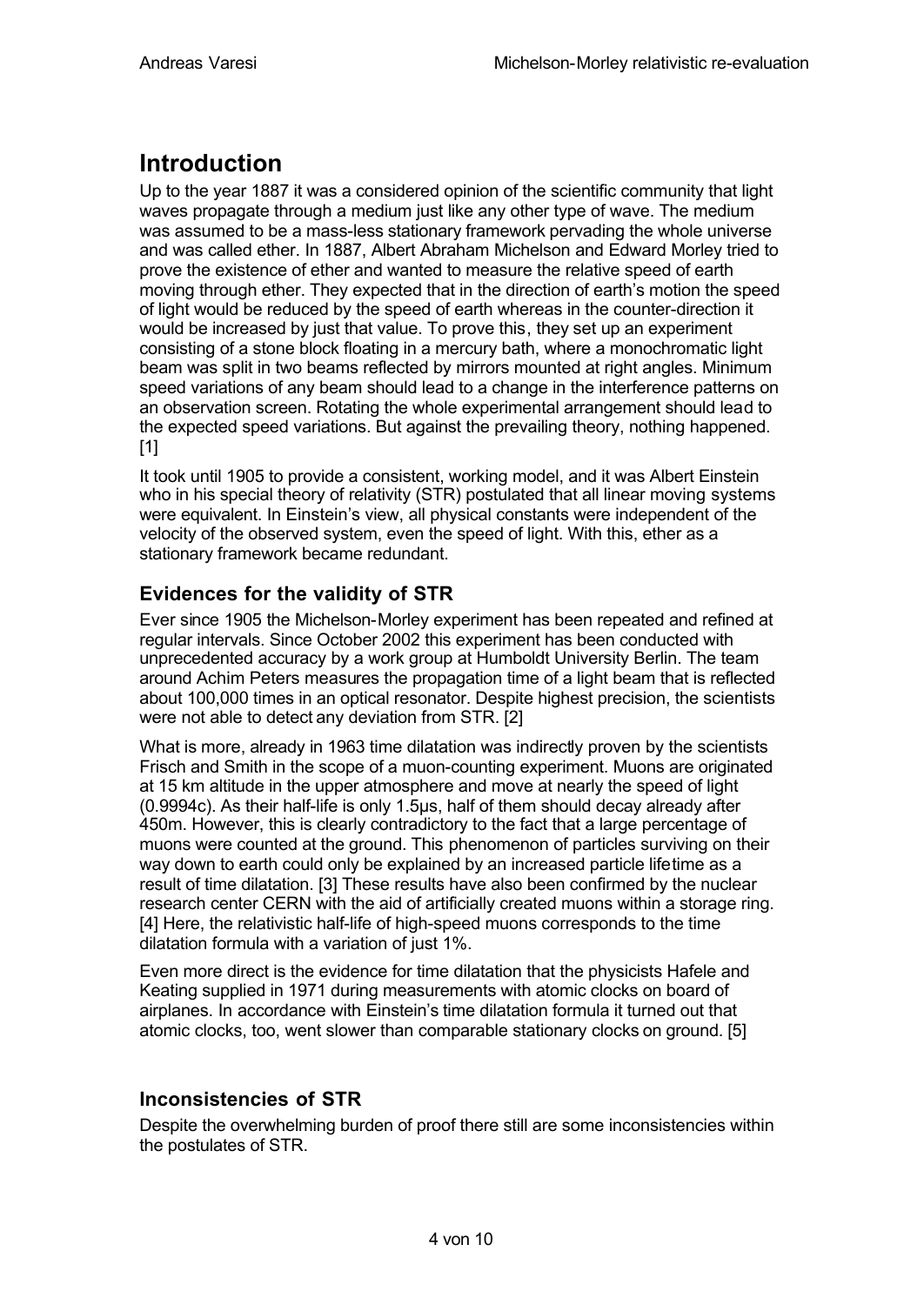For example, in a computer simulation of a relativistic universe a stationary framework is required to enable calculation of Einstein's twin paradox. In the muoncounting experiment, we chose the earth as a super-ordinate inertial system. If we want to determine the time dilatation between two galaxies that are drifting away from each other we likewise require a superior inertial system, which in the end correspondents to a stationary cosmic framework we might call ether.

In 1965, the actual existence of such a stationary cosmic framework was proven by Arno Penzias and Robert Wilson, who discovered an "echo" of the Big Bang in the form of an extremely homogeneous background noise. In 1976 and 1977 Richard Muller and his team tried to measure this 3k-radiation energy with highest precision. During their experiments on board of a U2 aircraft they detected that the 3k-radiation was red-shifted in direction of the Leo constellation. From this effect the scientists concluded that not only was the earth orbiting the sun with about 30km/s, but also the whole Milky Way raced away from an imaginary center of the universe at a furious speed of nearly 650km/s. [6]

And even Einstein himself mentioned in his lecture delivered at the University of Leiden on May  $5<sup>th</sup>$  1920: "Recapitulating: we may say that according to the general theory of relativity space is endowed with physical qualities; in this sense, therefore, ether exists. According to the general theory of relativity, space without ether is unthinkable; for in such space not only would there be no propagation of light, but also no possibility for the existence of standards of measuring rods and clocks, nor therefore any space-time intervals in the physical sense." [7]

### **Relativistic calculation of the Michelson-Morley experiment**

As shown previously, both the STR as well as the ether theory were validated by experiment. But it was not until the attempted relativistic calculation of the Michelson-Morley experiment for computer simulation purposes that – quite unexpectedly - the solution to a one hundred year long scientific quarrel was found.

### **Initial conditions**

For the relativistic calculation of the Michelson-Morley experiment we must distinguish three different perspectives. First, the absolute stationary system (perspective 0). Second, the experiment must be analyzed in parallel to the direction of motion from a stationary observer's point of view (perspective V). Finally, the course of beams propagating at right angle to the velocity has to be calculated also from a stationary observer's point of view (perspective H). Additionally, it must be differentiated between the distance of mirrors (=length l) and the actual distance s that a light beam has to cover compared to a stationary system.

To demonstrate both, validity of STR as well as admissibility of an entirely stationary framework (ether), it is imperative for both models that there are no measurable changes in the interference patterns of the Michelson-Morley experiment. This prerequisite is met if the number of wave maxima N remains constant across the entire distance covered by the beams, irrespective of an inertial system's direction and velocity, and of the chosen perspective. Thus, the following has to apply:  $N_0 = N_V = N_H$ .

### **Perspective V: Classical calculation of wave maxima**

Michelson and Morley expected that in case of an absolute stationary framework the propagation speed of light would depend on the velocity  $v$  of an inertial system,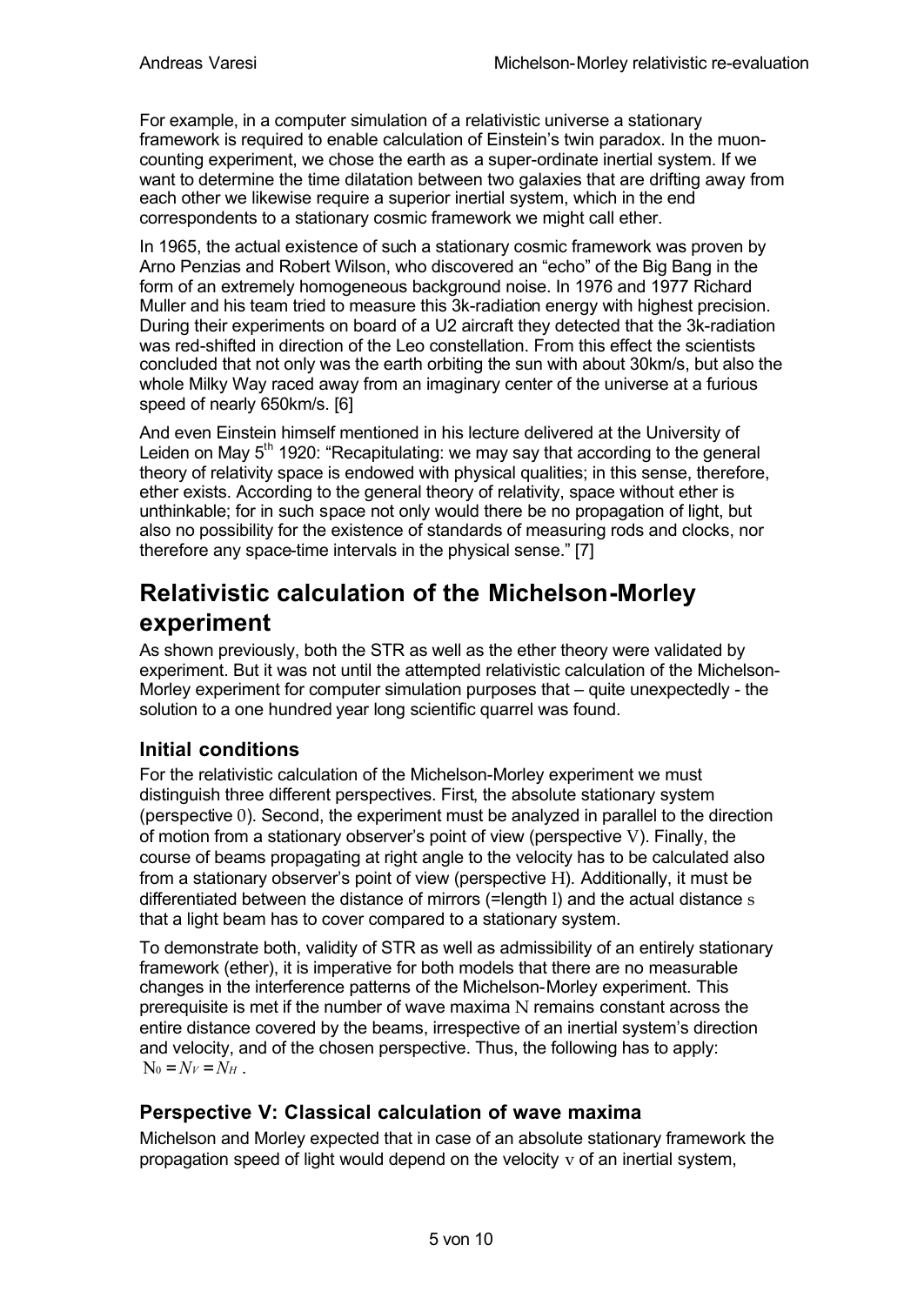meaning that in the direction of motion a light beam would need longer to cover the distance l:

$$
tv_1 = \frac{lv}{c - v} \tag{1}
$$

By analogy, in the counter-direction of motion, the speed of the inertial system would have to be added to the speed of light, while the propagation time would decrease accordingly:

$$
tv_2 = \frac{lv}{c + v} \tag{2}
$$

For both directions, the light beam will need the time  $t<sub>V</sub>$ , that can be derived from  $t<sub>V1</sub>$ and  $tw<sub>2</sub>$ :

$$
tv = tv_1 + tv_2 = \frac{lv}{c - v} + \frac{lv}{c + v}
$$
 (3)

Slightly transformed, this results in the following equation:

$$
tv = \frac{2lv}{c} \cdot \frac{1}{1 - \frac{v^2}{c^2}}
$$
 (4)

Striking is the fact that the propagation time of the light beam is multiplied by the quadratic gamma factor in the Lorentz transformation.

For all values of  $v > 0$  it can be considered that  $tv > t_0$ , where  $t_0$  is the time required by a light beam in a stationary system to cover the distance l in both directions. In this case, the balance of the light beam can be expected to be disturbed, causing a shift of wave maxima that, in turn, will lead to a change in the interference patterns.

Translated into mathematical terms, the number of wave maxima will change over the whole distance. In the stationary system this number can be derived from the frequency f of the monochromatic light beam and its total propagation time  $t_0$ .

$$
N_0 = f_0 \cdot t_0 \tag{5}
$$

For the moving system the increased propagation time  $t<sub>V</sub>$  has to be considered:

$$
Nv = fv \cdot tv \tag{6}
$$

If, in a next step, the equations for  $t_0$  and  $t_v$  are inserted in equation (6) it becomes obvious that there will be more wave maxima in the direction of motion than at right angle to the direction of motion. From this we can expect a change in the interference patterns:

$$
Nv = f\nu \frac{2l\nu}{c} \cdot \frac{1}{1 - \frac{v^2}{c^2}} \neq N_0 = f_0 \frac{2l_0}{c}
$$
 (7)

#### **Perspective V: Consideration of length contraction**

As shown previously, there is no doubt regarding the validity of the two STR core messages, i.e. time dilatation and length contraction. Let us therefore consider the experiment from a relativistic point of view, taking into account all measured values and applying them to a stationary framework. First, we have to include the length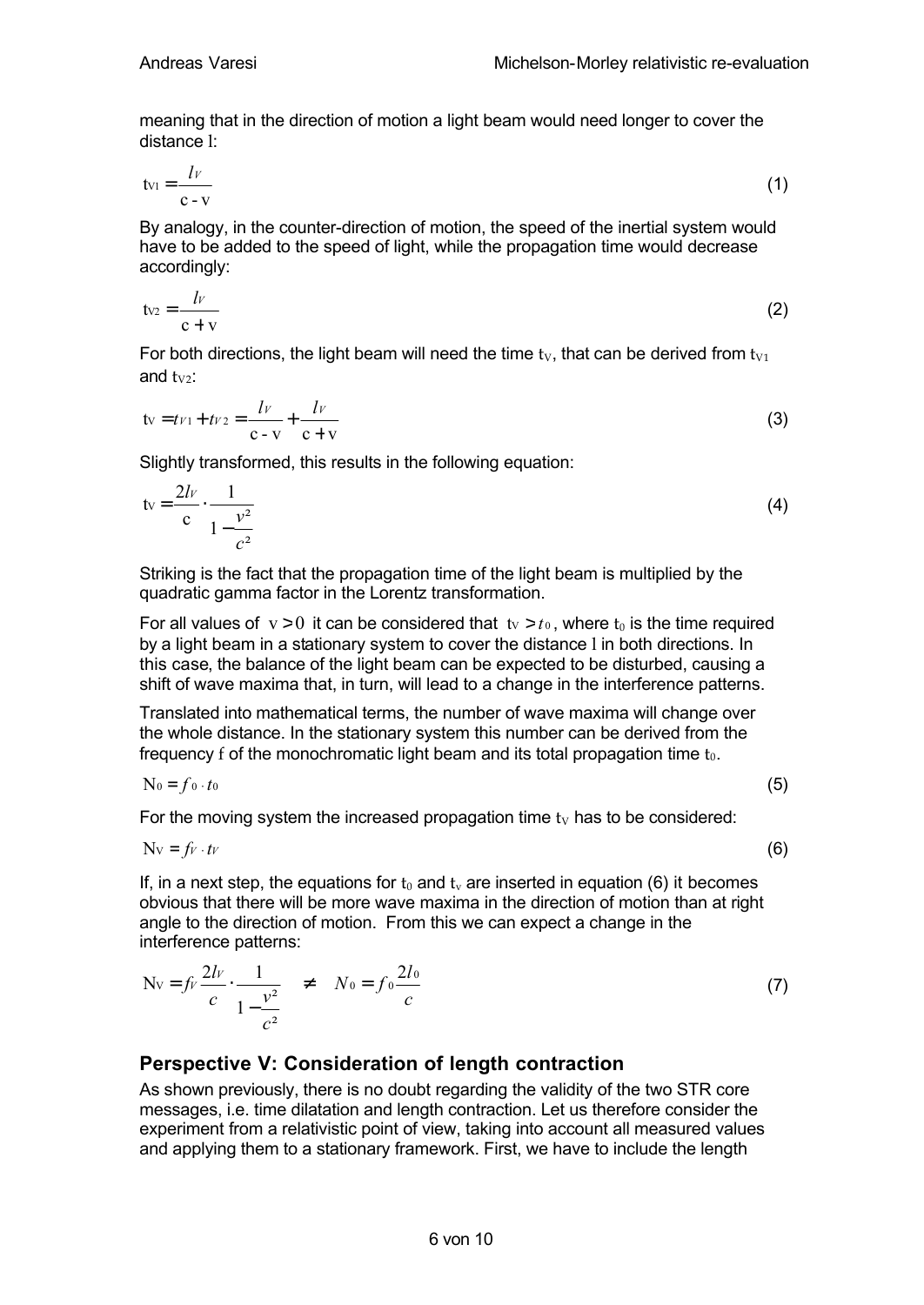contraction of distance l in the direction of motion. For this, we use the appropriate Lorentz equation:

$$
1v = I_0 \sqrt{1 - \frac{v^2}{c^2}}
$$
 (8)

Here,  $I_0$  corresponds to the original distance and  $I_V$  to the new distance which, from a stationary point of view, is shorter. A new equation results for the total propagation time in the direction of motion:

$$
tv = \frac{2lv}{c} \cdot \frac{1}{1 - \frac{v^2}{c^2}}
$$
 (9)

If we apply the length contraction to equation (9), we obtain the equation for the stationary propagation time supplemented by the gamma factor for time dilatation:

$$
tv = \frac{2l_0}{c} \cdot \frac{1}{\sqrt{1 - \frac{v^2}{c^2}}}
$$
(10)

Though length contraction and time dilatation have been included in the calculation for the Michelson-Morley experiment, there still is a deviation of the number of wave maxima:

$$
Nv = f_v \frac{2I_0}{c} \frac{1}{\sqrt{1 - \frac{v^2}{c^2}}} \neq N_0 = f_0 \frac{2I_0}{c}
$$
 (11)

#### **Perspective V: Consideration of time dilatation**

When analyzing the above equation in more detail it turns out that a time-dependent factor has still not been compensated for in accordance with STR principles: the frequency. In a system decelerated by time dilatation the frequencies are affected as well, and so is the frequency of light. However, this blueshift is not equated with the Doppler Effect, but is in fact the subjective view of the moving observer. The faster he moves the stronger time is dilated; constant frequencies are increased in a timelapse way. For this reason, if we take the frequency to be an inverse function of time, we will also have to apply the inverse gamma factor for time dilatation to this frequency:

$$
f_v = f_0 \sqrt{1 - \frac{v^2}{c^2}}
$$
 (12)

Inserted into the equation for the number of wave maxima we obtain the following result:

$$
\text{Nv} = f_v \frac{2l_0}{c} \cdot \frac{1}{\sqrt{1 - \frac{v^2}{c^2}}} = f_0 \sqrt{1 - \frac{v^2}{c^2}} \cdot \frac{2l_0}{c} \cdot \frac{1}{\sqrt{1 - \frac{v^2}{c^2}}}
$$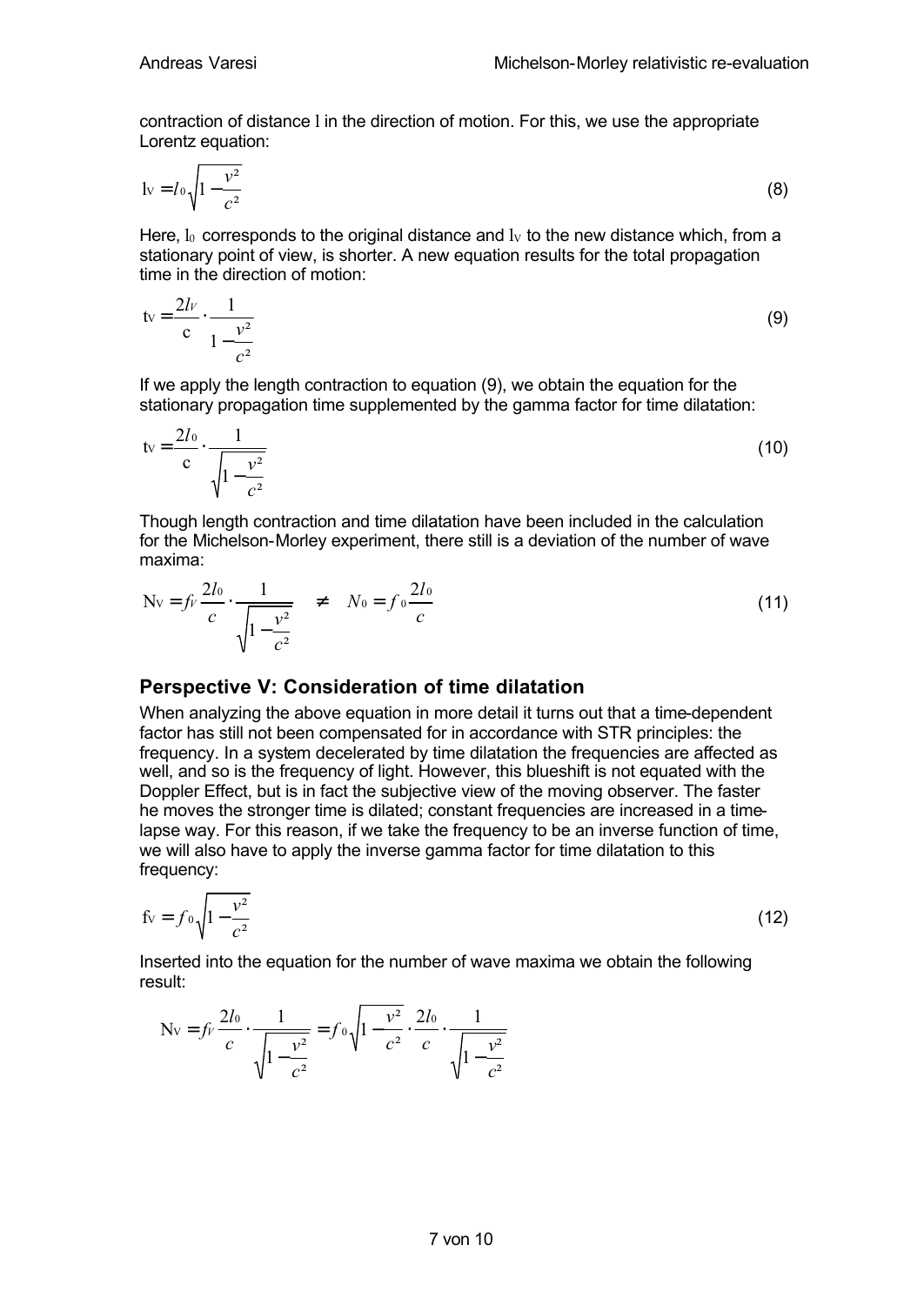The two compensation factors can be canceled out and the velocity no longer has an effect on the number of wave maxima. The equation is identical for the moving as well as the stationary system:

$$
Nv = f_0 \frac{2l_0}{c} = N_0 \qquad Q.E.D.
$$
 (13)

Recapitulating, we can say that regardless of the velocity of an inertial system the number of wave maxima in a moving system will always be the same as in a stationary system.

#### **Perspective H: Transformation at right angle to the direction of motion**

Next, we have to examine whether this transformation affects the number of wave maxima  $N_H$  at right angle to direction of motion. For in this case, as well, it has to apply that  $N_H = N_0$ .

As there is no length contraction in the upright direction of motion, we expect the following equation to be valid:

$$
t_{\rm H} = \frac{2l_0}{c} \tag{14}
$$

Here,  $t_H$  is the propagation time a light beam needs in the right angle direction. The number of wave maxima  $N_H$  can be calculated from

$$
N_{\rm H} = f_H \cdot t_H \tag{15}
$$

where  $f_H$  is the emission frequency of a monochromatic light source within the moving system. Note that the emission frequency is not the Doppler frequency, but the frequency of a monochromatic light-emitting radiation source. Accordingly, this frequency has to be constant within the whole moving inertial system. It can be considered as  $f_H = f_V$ :

$$
f_{\rm H} = f_0 \sqrt{1 - \frac{v^2}{c^2}} \tag{16}
$$

If we incorporate this in equation (15) we can now actually measure changes in the interference pattern of the light beam propagating at right angle to the direction of motion:

$$
N_{\rm H} = f_0 \frac{2I_0}{c} \cdot \frac{1}{\sqrt{1 - \frac{v^2}{c^2}}} \quad \neq \quad N_0 = f_0 \frac{2I_0}{c} \tag{17}
$$

This result is surprising, as we expected the behavior of the upright light beam to be just like in the stationary system. But when looked at in more detail, this approach turns out to be greatly simplified and thus not valid for all parameters.

First, it is assumed that for all axes within an inertial system time is delayed in the same way. Therefore, time dilatation has to be applied to all directions of motion.

However, if we take a look at the upright light beam we will find that from the point of view of a stationary observer this beam passes through an isosceles triangle, the base of which depends on the relative velocity of the moving system. Despite an unchanged distance between the mirrors  $I_H$  the light beam has to bridge a distinctly higher distance  $_{\text{SH}}$ . (see fig. 1) [8]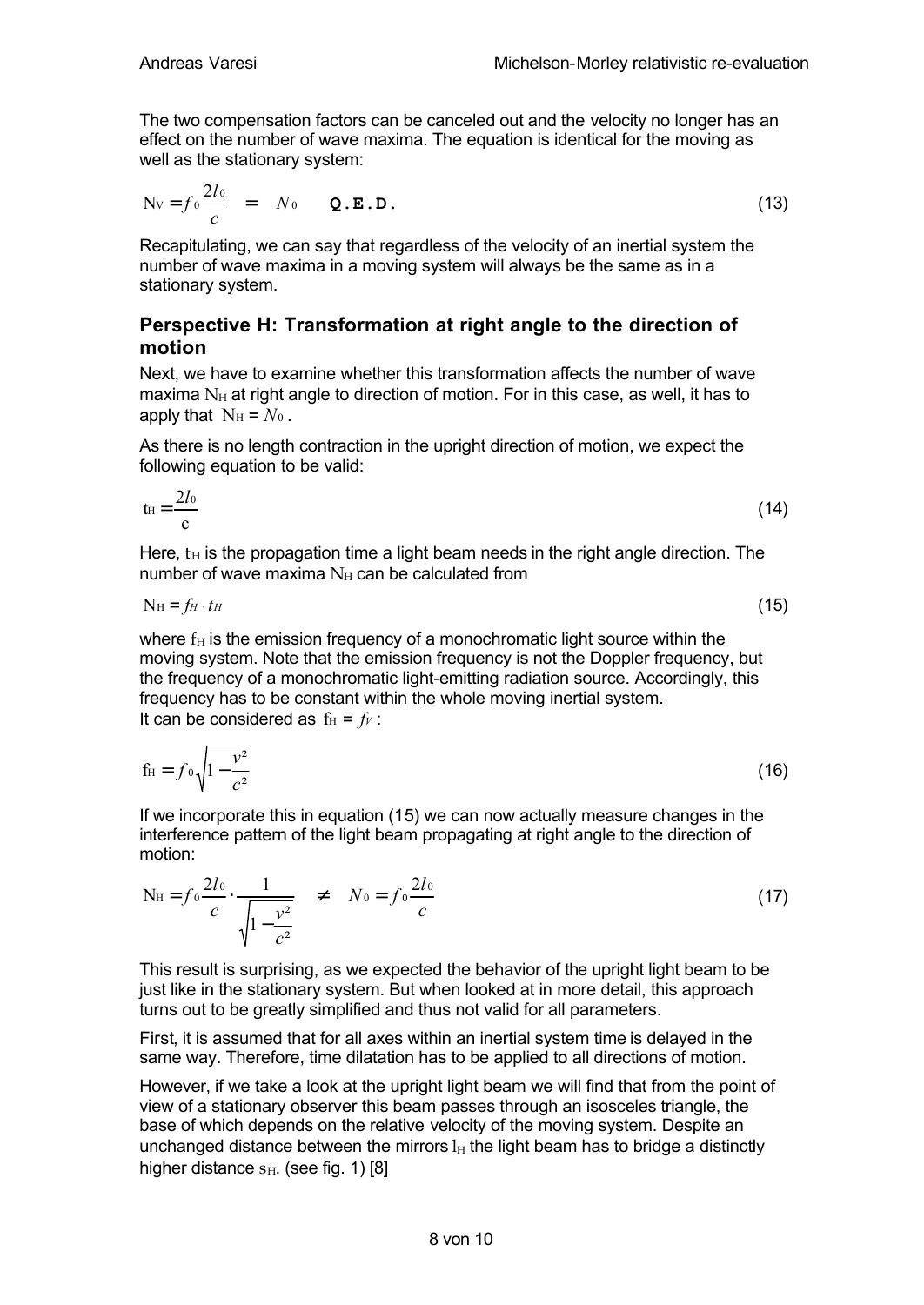For this reason, a light beam at right angle to the direction of motion takes just as long to cover the distance between the mirrors as a light beam within a stationary system.



**Fig. 1** Time dilatation is also valid upright to the direction of motion

Put into mathematical terms this means that time dilatation is also valid uprightly to the direction of motion:

$$
t_{\rm H} = t_0 \frac{1}{\sqrt{1 - \frac{v^2}{c^2}}}
$$
 (18)

However, the increased distance  $s$ <sub>H</sub> which the light beam has to cover compensates for the influence of time dilatation:

$$
Sh = SH1 + SH2 = 2l_0 \frac{1}{\sqrt{1 - \frac{v^2}{c^2}}}
$$
 (19)

If we use these equations to calculate the number of wave maxima upright to the direction of motion, there will be a new result:

$$
N_{\rm H} = f_H \cdot t_H = f_0 \sqrt{1 - \frac{v^2}{c^2}} \cdot t_0 \frac{1}{\sqrt{1 - \frac{v^2}{c^2}}}
$$
(20)

After canceling out the gamma factor we obtain the same number of wave maxima as in a stationary system:

$$
N_{\mathrm{H}} = f_0 \cdot t_0 = N_0 \qquad Q.E.D. \qquad (21)
$$